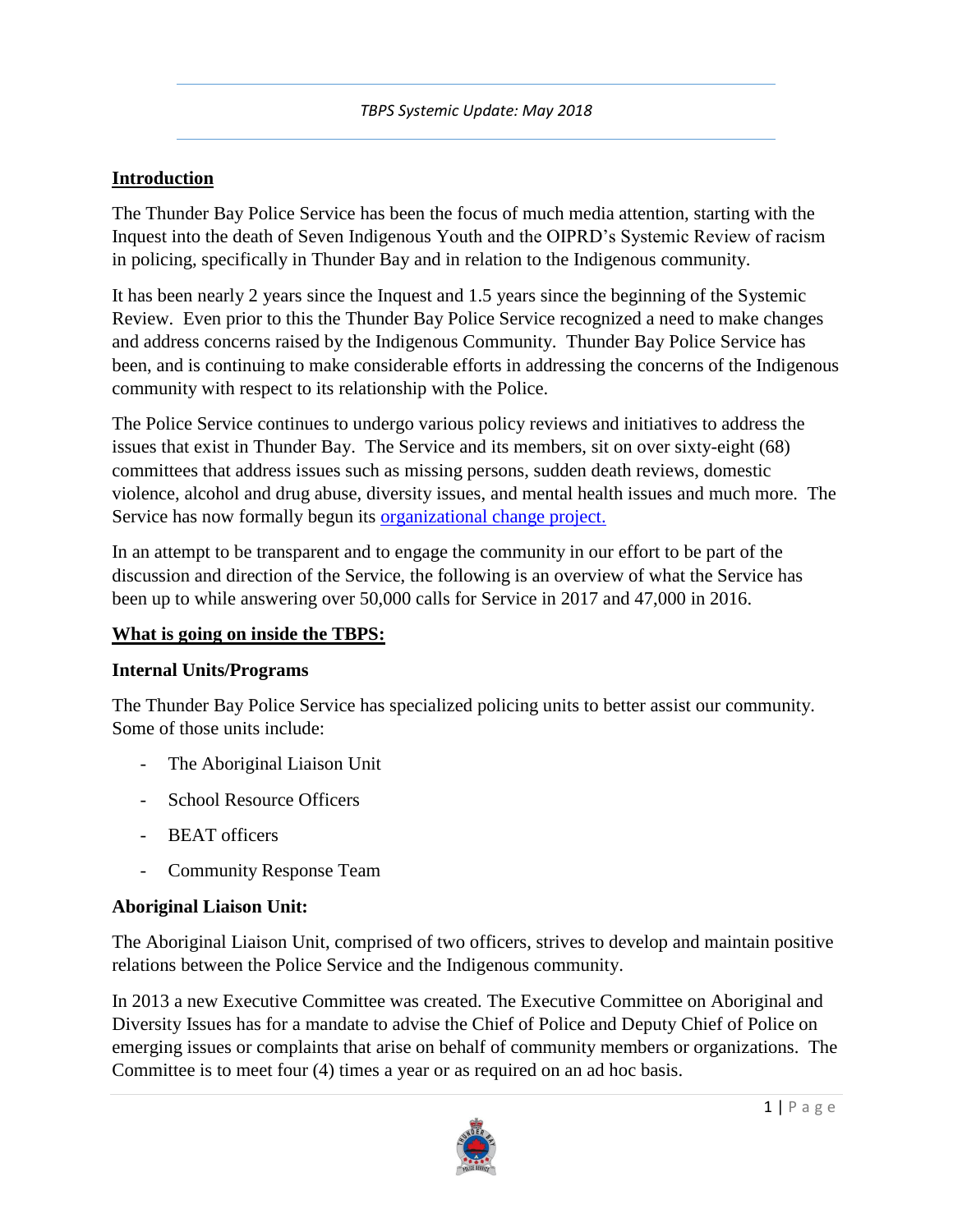In the past year, the Aboriginal Liaison Unit officers have been busy visiting various First Nations and local Indigenous high schools speaking with new and returning students and providing tips on how to stay safe while studying away from home. The officers have also attended a Barbeque held by Matawa Education Centre.

The officers have also attended the Anishnibak Family Care Thanksgiving Dinner, St. Patrick High School's Lunchtime Drum Circle and they joined Westmount Public School to serve lunch at the Shelter House and other events.

Lastly, one of our ALU Officers attended, and acted as a male chaperone, for the Mino Bimaadiziwin Youth Leadership Program's trip to Ottawa. His participation was requested by the participants and organizers of the program and speaks to the relationship of trust that has been established with the students. ALU officers also participated every August in a week long leadership camp called Mino Bimaadiziwin in conjunction with Lakehead Public School Board.

This Unit has been successful in establishing a trusting, and fun, relationship between Indigenous Youth and officers. Currently, The Organizational Change Project is looking at how implementing changes to this Unit could see expansion and more specifically articulated roles and functions.

**The Community Services Branch**, which encompasses the Aboriginal Liaison Unit, the School Resource Unit, the Community Response Team, Traffic, and BEAT Officers, have, in addition to the above initiatives, been involved in the following:

- Training to Lakehead Social Planning Council on Hate Crime vs. Incidents
- Urban Aboriginal Employment Conference
- NAN Golf Tournament
- Kingfisher Cultural Camp
- Regular visits to Dennis Franklin Cromarty High School
- Confederation College Community Fair
- Lakehead University Campus Safety Fair
- Annual Safe Walk Kanahichi Treatment Centre
- NAN/SOS Shelter House BBQ Fundraiser
- City Halloween Event
- Provide numerous presentations on social media safety, city living and drugs
- Attend Dilico Open House

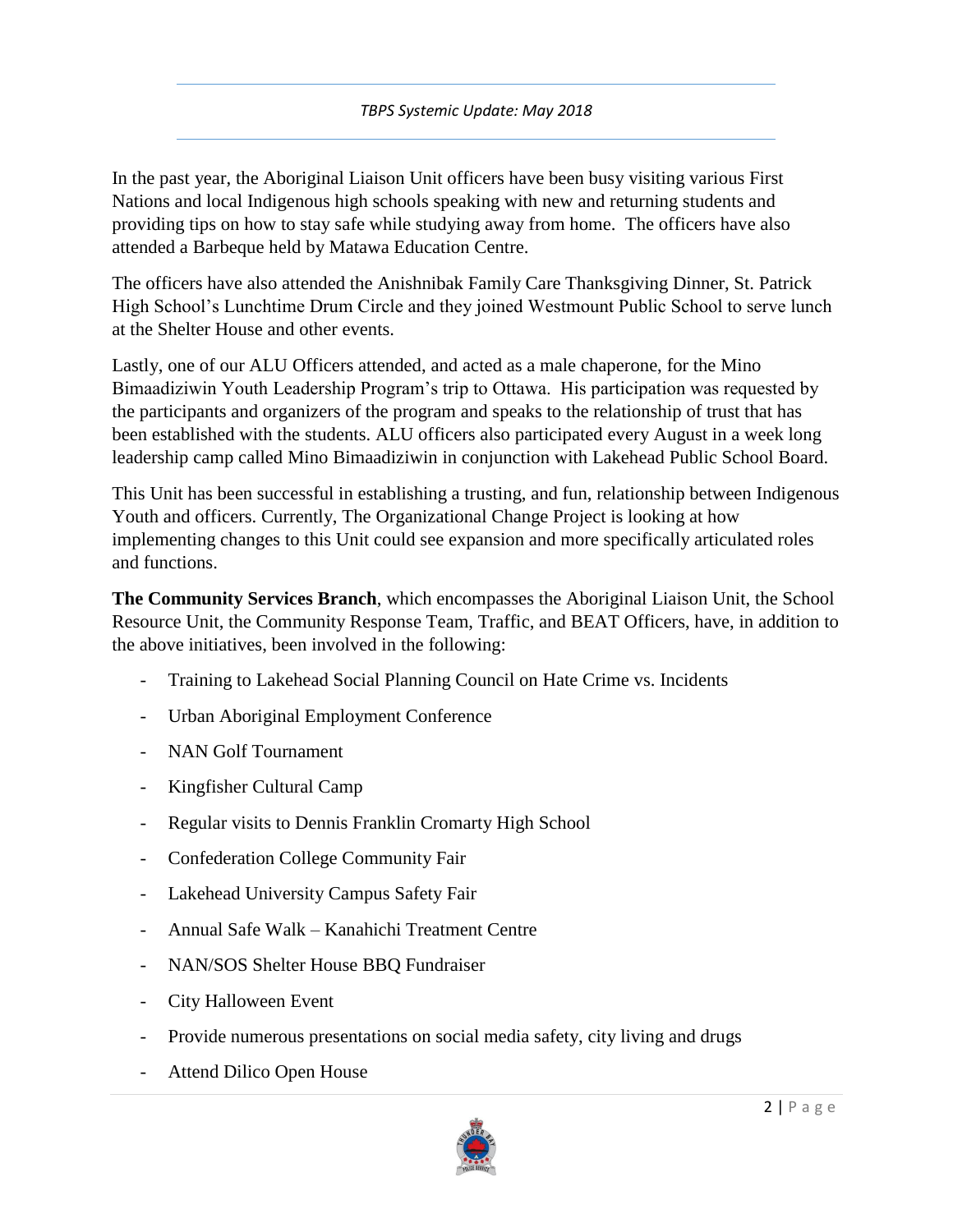- Friendship Bench Presentation for Anti Bullying Day at various schools
- Scrabble Tournament at Intercity Mall
- International Women's Day Walk
- Special Olympics
- Wellness Conference
- Victim and Survivor of Crime Awareness Walk
- PRIDE Event
- Matawa Learning Centre and the Dennis Franklin Cromarty Graduation ceremonies
- Seven Generations Policing and Justice Services Symposium
- Sisters in Spirit Ceremony
- Fort William First Nation Youth Job Fair

During the festive month of December 2017, the following outlines the organizations and events attended by the Police Service to further strengthen community relationships:

- CBC's Sounds of the Season
- ONWA Children's Christmas gathering
- Thunder Bay Regional Health Sciences Centre Pediatrics
- Thunder Bay Regional Health Sciences Centre Youth Mental Health
- Thunder Bay Indigenous Friendship Centre
- Roseview Manor
- Lakehead Manor
- Pinewood Court
- Limbrick Housing Complex
- Dilicio Children's Services
- Children's Aid Society
- Windsor Housing Complex

During the police visit to Limbrick and Windsor housing complexes, Officers handed out stuffed animals and books. The Service received feedback indicating that the children who attended

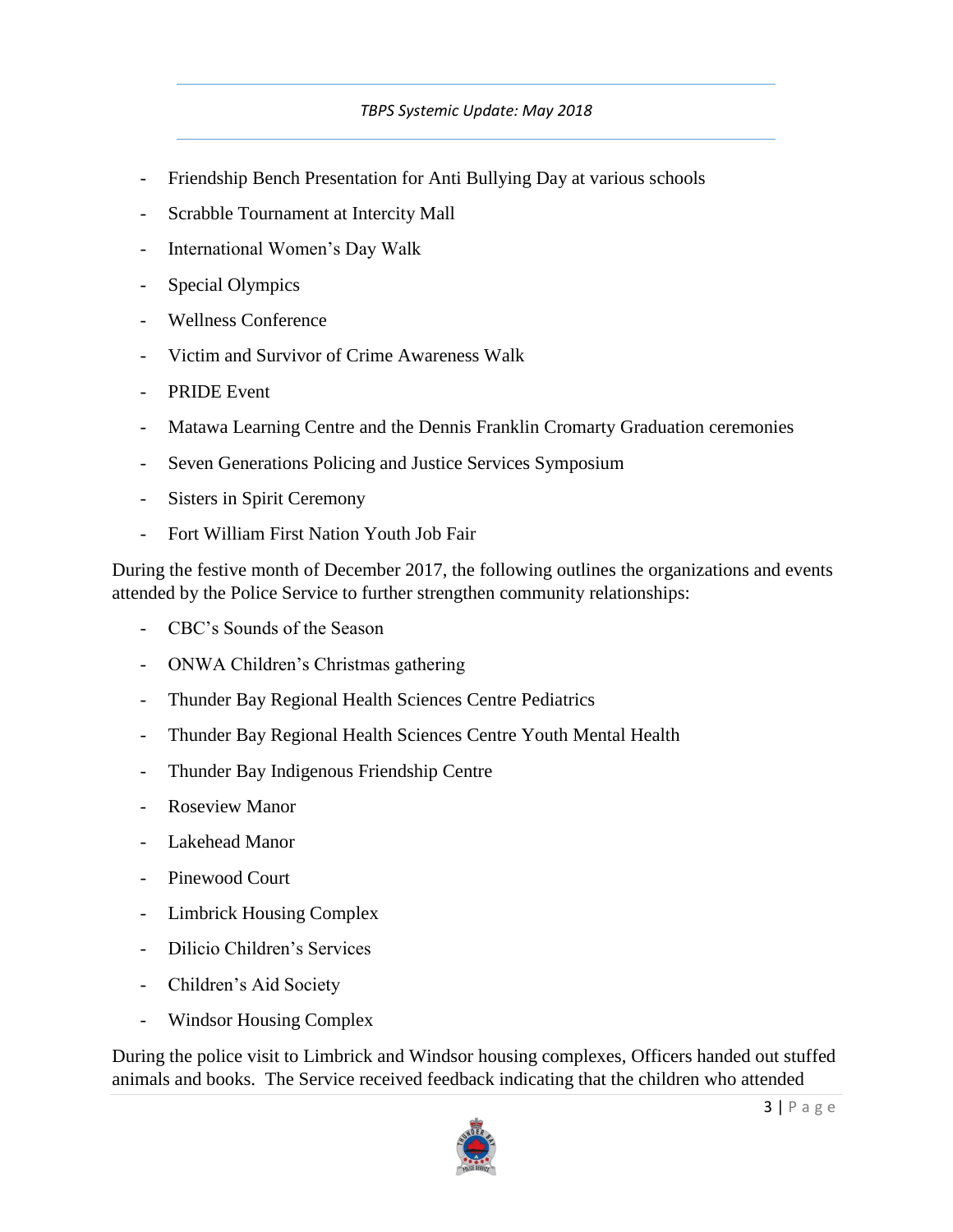were thrilled and that both the kids and the families were very appreciative of the gesture. Additionally, the Children's Aid Society invited the Officer's back to play games with the children. *As seen on our social media page: [www.facebook.com/thunderbaypolice](http://www.facebook.com/thunderbaypolice)*

In addition, the Thunder Bay Police Service is also actively engaged in diversifying the art at the Police Station. A poster contest was launched with Fort William First Nation to allow emerging local indigenous artists to display their art at the Station. The results of this contest are [available](https://www.thunderbaypolice.ca/artists)  [on our website.](https://www.thunderbaypolice.ca/artists)

A copy of the Robinson-Superior Treaty has been mounted and displayed at the Station outside the main boardroom to acknowledge the territory on which we live, work and play. Pictures are available on [our website.](https://www.thunderbaypolice.ca/sites/default/files/pictures/Higher%20version.jpg)

### **Internal Committees/Initiatives:**

## Sudden Death Review Committee

The Thunder Bay Police Service implemented a Sudden Death Review Committee in January 2017. It is now a requirement that all sudden deaths be reviewed by a committee of Senior Officers prior to the conclusion of the investigation. This will assist in engaging a level of senior oversight to ensure all necessary investigative steps have been taken.

The Review Committee is comprised of the Deputy Chief of Police, the Criminal Investigations Branch Detective Inspector and Detective Sergeant and one other Inspector from Uniform Patrol, Corporate Services, Court Services or Community Services. The Committee meets monthly to review all outstanding sudden deaths to ensure all investigative requirements have been fulfilled.

# Floodway Project

Since the fall of 2016, the Uniform Patrol Branch of the TBPS conducted focused patrols of the city's waterways and recreational trails. These patrols have been successful in intervening in numerous life threatening situations.

In the implementation phase of this Project, a list of high risk areas was prepared in consultation with numerous organizations, including, but not limited to, Shelter House, Nishnawbe Nation Education Council (NNEC), Dennis Franklin Cromarty School (DFC), and the LCBO and management of The Beer Store.

The focused patrols require officers to conduct three foot patrols of high risk areas each day. If, during one of the patrols, the officer encounters a person in an intoxicated state or a person who is consuming alcohol, or otherwise engaged in dangerous activity, appropriate action to be taken consists of: (1) escorting the individual to a home or safe location (Shelter House or detox); (2) confiscating the alcohol; or (3) as a last resort, apprehension if necessary to ensure the safety of the individual.

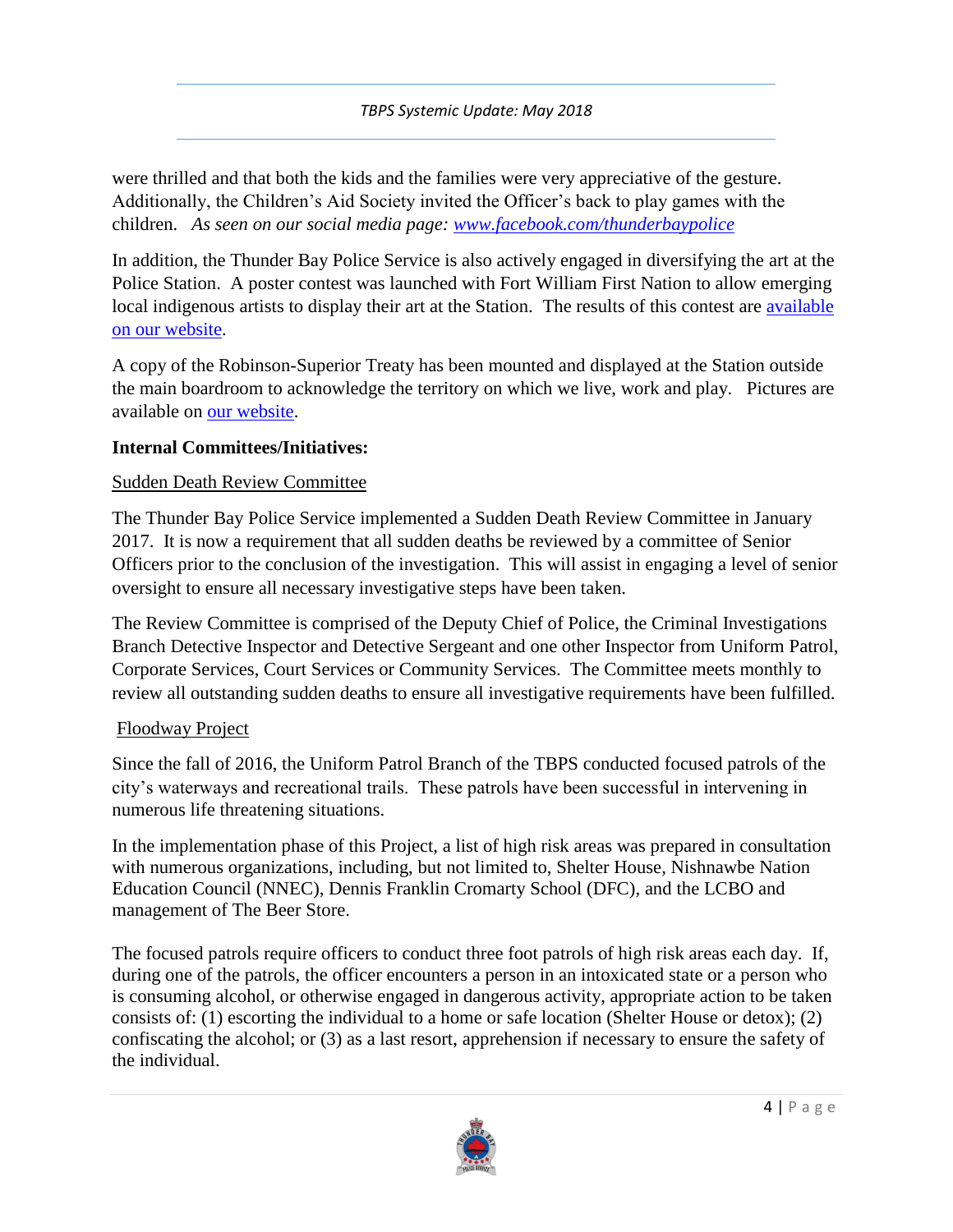This Project has been closely tracked. The reporting mechanism has allowed the tracking of the number of calls for service, the area and the number of intoxicated persons found in each area.

The patrols are ongoing. The latest report can be <u>found on our website</u>.

[Organizational Change Project:](https://www.thunderbaypolice.ca/Breaking-Barriers)

Since February 2017, the Service has begun its Organizational Change Project, with the help of consultant Dr. Leisa Desmoulins of Lakehead University, Department of Aboriginal Education.

The Change Project includes four (4) areas of change within the organization. Those areas are: Aboriginal Liaison Unit, Recruitment, Communication and Training. The roll out of these initiatives will overlap but will begin with the Aboriginal Liaison Unit. This project was approved by the Police Services Board in October 2017.

In December 2017 the Service asked its employees to complete an internal survey that will serve as the baseline for the project as to the composition and make up of our organization.

Between January  $8<sup>th</sup>$  and  $22<sup>nd</sup>$ , 2018, the Service also put out 2 advertisements, internal and external, to have members join the working group to assist in developing and implementing the organizational changes. Selections were completed and the working group is comprised of three (3) community members and four (4) service members. The group is now up and running.

The first meeting was held in April 2018.

# **Community Initiatives:**

- 1. The Thunder Bay Police Service has also just recently signed a Friendship Agreement with the City of Thunder Bay, North Caribou Lake First Nation and Fort William First Nation. The agreement will see the four parties work together on community development, public safety, anti-racism, education, and social and cultural awareness, specifically aimed at youth.
- 2. "211 Reporting" is an incident reporting system where members of the city are able to call and report incidents. In September of 2017 the reporting expanded to include incident reporting for hate crimes.
- 3. Zone Watch 2016 Initiative of the pedestrian safety and winter jacket drive. The Police Service Zone Watch Program held its third annual winter jacket / clothing drive in October 2017. Jackets were being donated and provided to individuals being released from incarceration who were not in possession of a winter coat at the time of arrest. Prior to being given the jacket, the jacket had large reflective strips put on them so that they could easily be seen in the dark for their personal safety;

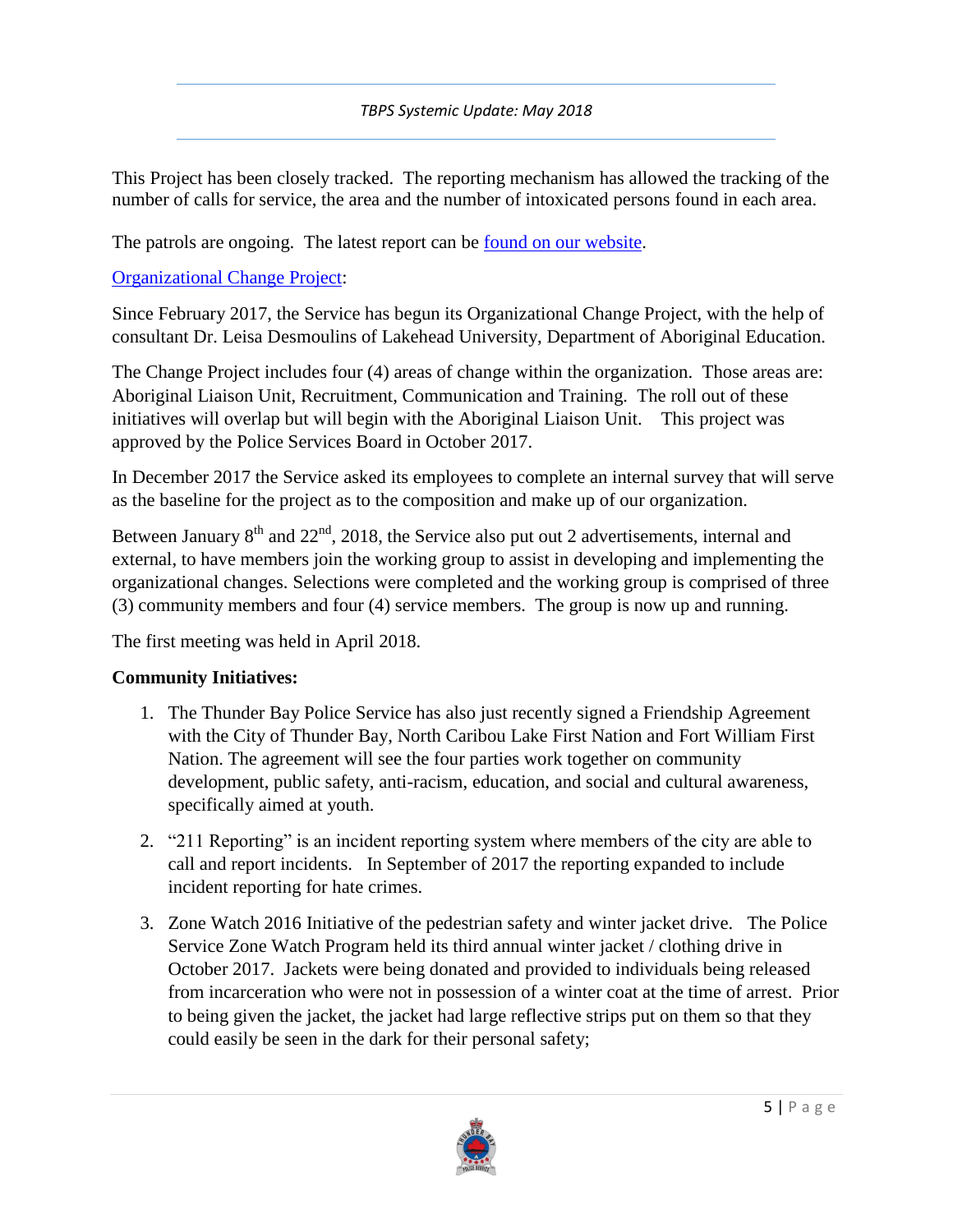4. Mino Bimaadiziwin Aboriginal Youth Leadership Camp: This program provides an opportunity for students to foster positive relationships with the police along with other community members. It focuses on developing leadership skills, self-esteem, and cultural teachings. This camp occurs yearly every August.

The Lakehead Public School Board has requested a partnership with the Police Service and the OPP to conduct a week long training session that would enable the officers to teach the Program to youths in the schools. Once the officers are trained they will partner with school staff members who are also trained and provide a 10-week session to the kids once a week.

- 5. Northwestern Ontario Women's Centre, the Honouring our Stories Project: the Service was invited to participate in an arts-based digital storytelling project where several workshops were held. Stories were created by sexual abuse survivors and officers who investigated incidents of sexual abuse. A final workshop is scheduled for January/February of 2018, at which time there will be a joint story between the survivors and the officers. This story was presented to the public as an art exhibit at the Thunder Bay Art Gallery in April 2018. Visit [this link](http://www.nwowomenscentre.org/honouring-our-stories) for more information.
- 6. Point in Time Count and 20,000 Homes Campaign: The Service sits on the committee and provides statistical information to assist in counting the number of homeless people currently in Thunder Bay. This initiative aims to house all of the homeless people by July of 2018.
- 7. P.A.R.T.Y. Program (Prevent Alcohol Related Trauma in Youth) & Indigenous P.A.R.T.Y Program: Presentations are provided to grade 11 students at the Thunder Bay Regional Health Science Centre. The presentation provides drug/alcohol related information from a variety of sources within the Service, including, but not limited to, traffic Sergeants, Drug officers and School Resource officers.
- 8. BeYou Campaign: Campaign to reach out to young girls in Thunder Bay and encourage them to express themselves and reach for the stars. This campaign encourages girls to celebrate their individuality and realize that they do not need to limit their goals. The Service had four (4) female officers talk with young girls at Intercity Mall and also participated in a day long event at Lakehead University.
- 9. Diversity in Thunder Bay and City of Thunder Bay Anti-Racism and Respect **Committees**
- 10. Thunder Bay Crime Prevention Council
- 11. Orange Day Awareness Walk: This event is to remember the experiences of former students of Residential Schools. It reminds us to commit to ongoing reconciliation and

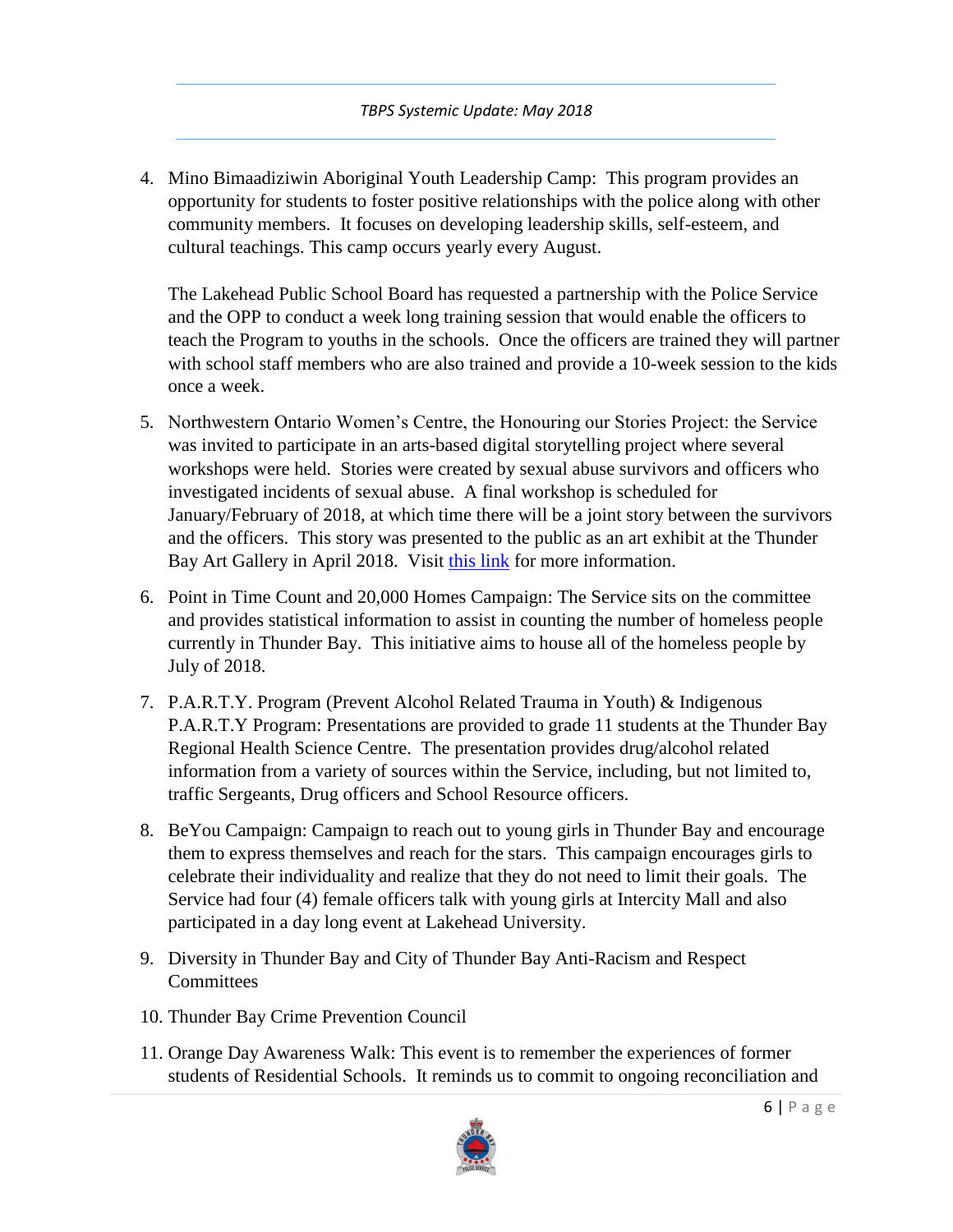remember that every child matters. The event took place on September 30, 2017. Acting Chief Hauth attended.

- 12. The Service's Use of Force Instructor provided a self-defence training session to seven (7) DFC students and one (1) staff member. Our training Sergeant also provided instruction to Bear Clan members.
- 13. Youth Inclusion Program: This is an evidence based intervention program that aims to connect youth with programming and services to address risk factors of crime and victimization and to increase protective factors. The participants will be between the ages of 12 and 25 and it will have five (5) program sites along with two (2) school sites.

This is a city led initiative that involves the participation of many agencies. The Service is one of the agencies that will be heavily involved. This initiative will create a safe place for youth to go where they can socialize, keep busy and learn various life skills. Police officers will be able to stop by at these sites and provide talks on gangs, drugs, etc or simply just hang out with the youth. Federal funding is pending with a possible launch of three (3) sites will be launched by September of 2018.

# **Collaboration – TBPS and Community:**

- 14. NorthBEAT Collaborative, working together to address Barriers to Early Assessment and Treatment in Northwestern Ontario;
- 15. Thunder Bay Hate Crimes Awareness Committee;
- 16. Community Child and Youth Mental Health Planning Table working on a rapid community response and mobilization model to address urgent mental health situations for youth up to eighteen (18) years old.
- 17. Safe Arrival Program with all School Boards;
- 18. Crossover Youth Steering Committee that identified the connection between youths in care and involvement in the criminal justice system. The members of the committee are the Thunder Bay Police Service, the Ontario Court of Justice, the Ministry of the Attorney General, Dilico Family Services, Tikinagan, Thunder Bay Indigenous Friendship Centre, Children's Aid Society, NAN Legal Services and the Thunder Bay Children's Centre;
- 19. Executive Committee on Aboriginal and Diversity Issues: the main purpose of this executive committee is to advise the Chief of Police of any emerging issues and complaints in a way that is respectful of safety, security and the rights of all people. It also serves to engage the Service and its members with members of the community in a proactive dialogue centered on developing mutual trust. It is a way to share information

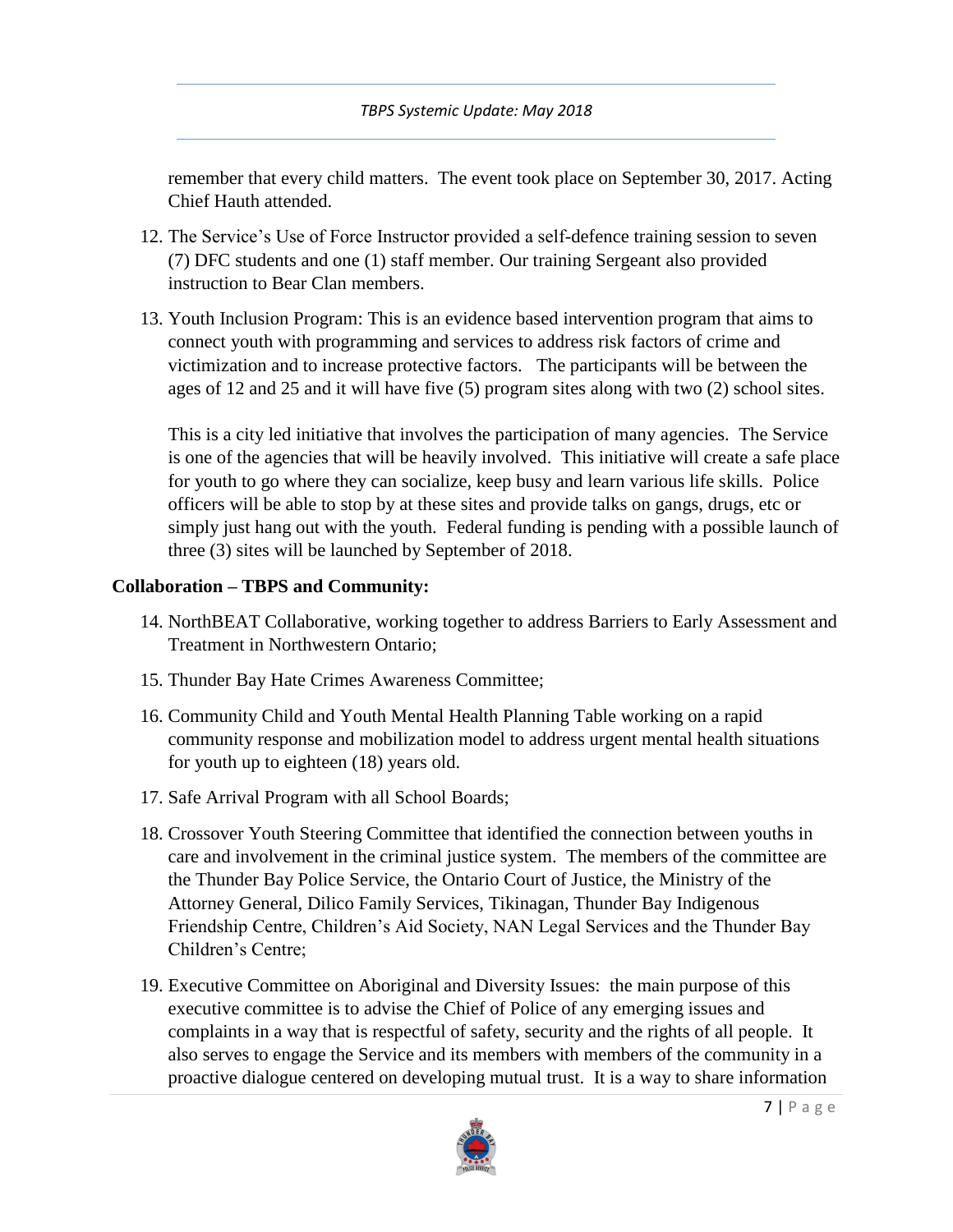and build relationships. The members of the committee are the Thunder Bay Police Service, the Thunder Bay Multicultural Association, NAN, Thunder Bay Indigenous Friendship Centre, the Ontario Provincial Police, Dennis Franklin Cromarty, the City of Thunder Bay, Matawa Learning Centre and the Thunder Bay Anti-Racism Committee

- 20. S.O.S (Street Outreach Services) Steering Committee: The Thunder Bay Shelter House, as part of their emergency cold weather plan, provides transportation and outreach services through a specialized mobile unit to those who find themselves without shelter in extreme weather. The Service was on the Committee from the beginning and provided input and training to Shelter House staff. This important service is utilized by Thunder Bay Police Service Officers frequently during their time on duty.
- 21. Centre for Addictions and Mental Health District of Thunder Bay Service Collaborative: This initiative is community led and is made up of service providers from various disciplines in order to effect lasting, positive changes in Northwestern Ontario. This process of implementing change includes regional coordination, information sharing and evaluations and coaching.
- 22. Joint Mobile Crisis Response Initiative: A community services collaborative to improve the response to those experiencing mental health crisis. This initiative will see officers and crisis response workers teaming up and responding in unison to mental health crisis calls. A memorandum of understanding is being drafted. A recent funding announcement from the Local Health Integration Network (LHIN) will see this initiative begin in July 2018.
- 23. Human Services and Justice Collaborative Committee and Community Mobilization Situation Tables: This was established in response to a recognized need to coordinate resources and services in the fields of health, criminal justice and development. Additionally, these situation tables will help to establish effective planning for people with diverse needs who are in conflict with the law. The launch of this initiative was in September of 2017.
- 24. Thunder Bay Drug Strategy Committee and related working groups and sub-groups:
	- a. Drug Awareness Committee
	- b. Harm Reduction Working Group
	- c. Alcohol Working Group
		- i. Safer Drinking Environments Working Group
	- d. Opioid Task Force

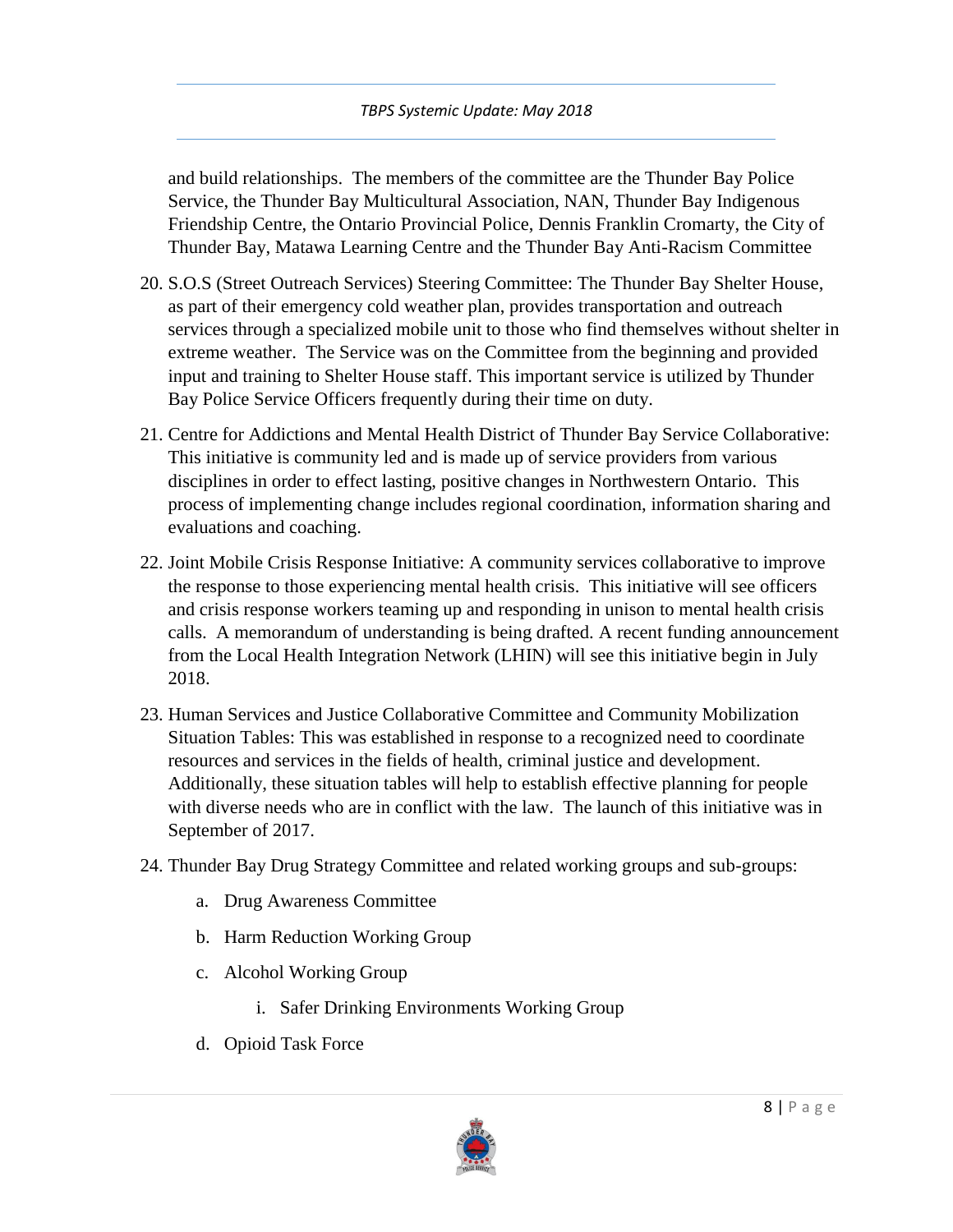- 25. SIS (Supervised Injection Services) Feasibility Study Committee: The Service has been an active member of this committee since its inception. The Service provides input and statistical information. It has also completed the Community Stakeholder Survey.
- 26. Ontario Native Women's Association: The Aboriginal Liaison Unit officers provide advise and presentations to ONWA clients. The Service also provided feedback on the Urban Indigenous Action Plan Discussion Paper prepared by ONWA. In addition, the Service is working closely with ONWA with respect to the MMIWG Inquiry and also in relation to the issue of Human Trafficking. They are jointly working on a grant to address the rising issue of human trafficking in Thunder Bay.
- **27.** Partnership with Canadian Centre for Child Protection Inc: Memorandum of Understanding is being drafted.

## **TBPS Media / Social Media:**

The TBPS public information entered a new age in 2012 with the launch of several social media and web platforms. Our ability to share and converse with the public has grown since that time.

The following is a snapshot of the Service's publications on their Twitter, Instagram, YouTube, Snapchat and Facebook accounts.

- Facebook page [\(/thunderbaypolice\)](https://www.facebook.com/thunderbaypolice/)
- Twitter [\(@TBPSmedia\)](https://twitter.com/tbpsmedia)
- Instagram [\(/thunderbaypoliceservice\)](https://www.instagram.com/thunderbaypoliceservice/)
- Snapchat [\(TBPolice\)](https://www.snapchat.com/add/tbpolice)
- Youtube [\(ThunderBayPolice\)](https://www.youtube.com/channel/UCjpDJkGSkqB3uWrRFQSf_rg?view_as=subscriber)

# *Coverage Highlights:*

### *June 2017*

- The Service promoted the Community Prayer Walk, which served as a memorial to Tammy Keeash, Josiah Begg, and other Indigenous youths who have lost their lives in Thunder Bay. A video of this event was produced by the service.
- National Aboriginal Day, video produced to encouraged residents to attend the festivities at Prince Arthur's Landing in Thunder Bay.
- The Service assisted the City in promoting the Anti-Racism and Respect Committee's incident reporting tool.
- The Service nominated the Ontario Native Women's Association for the Hometown Heroes award to be recognized as an organization that makes a significant impact in the community.

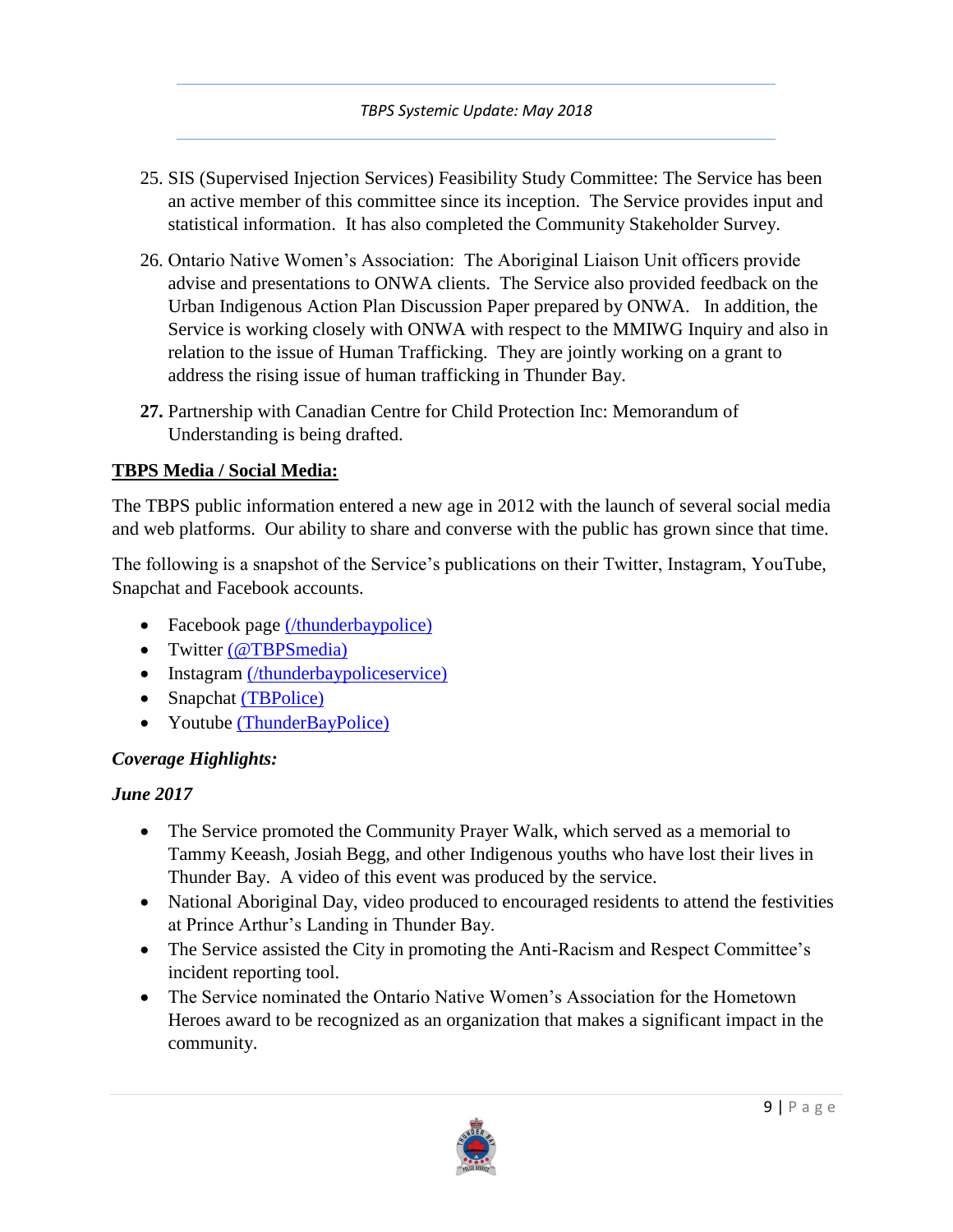## *August 2017*

- The Third Annual Mino Bimaadiziwin Youth Leadership Program, including a posted video of the Service's participating officers hosting an archery workshop for the youth.
- Officers visited two First Nation communities (Keewaywin and Deer Lake First Nation) as part of the Keewaytinook Okimakanak Secondary School Services (KOSSS) annual orientation.
- Aboriginal Youth Designing a Better Justice System: Our members participated in a listening table.
- Officers highlighted their visits to Northern First Nation Communities.
- The Service's Aboriginal Liaison Unit officers participated in a sunrise ceremony in Thunder Bay

## *September 2017*

- A/Chief Sylvie Hauth and other members attended, and spoke at, the Full Moon Memory Walk.
- The Service reposted a video it previously produced about the unsolved murder of Sandra Johnson to help raise awareness and also in hopes of receiving helpful information to solve the case.
- Aboriginal Liaison Unit officers attended NAN's student orientation in Thunder Bay.
- September 30: The Service promoted and attended the Orange Shirt Day: Every Child Matters event on the city's South side.

### *October 2017*

- The Service's Community Response Team members hosted a recruitment booth at the justice symposium in Kenora.
- The Bear Clan in Thunder Bay made an appeal on social media for more volunteers. The Service assisted in using its own social media accounts to echo that appeal for volunteers.
- As a follow up to the October  $6<sup>th</sup>$  post regarding the Bear Clan, the Service shared a NAN created promotional graphic through its social media platforms to assist in finding volunteers.

### *November 2017*

 The Service promoted via social media, and attended a memorial for the seven youths who were subjects of the Inquest. The event was hosted by the author of Seven Fallen Feathers, Tanya Talaga.

As you can see from the above sample of posts, the Service's social media presence continues to rise. The focus is on positive interactions with the community, specifically the Indigenous communities, of Thunder Bay. It is the hope of the Service that through awareness and